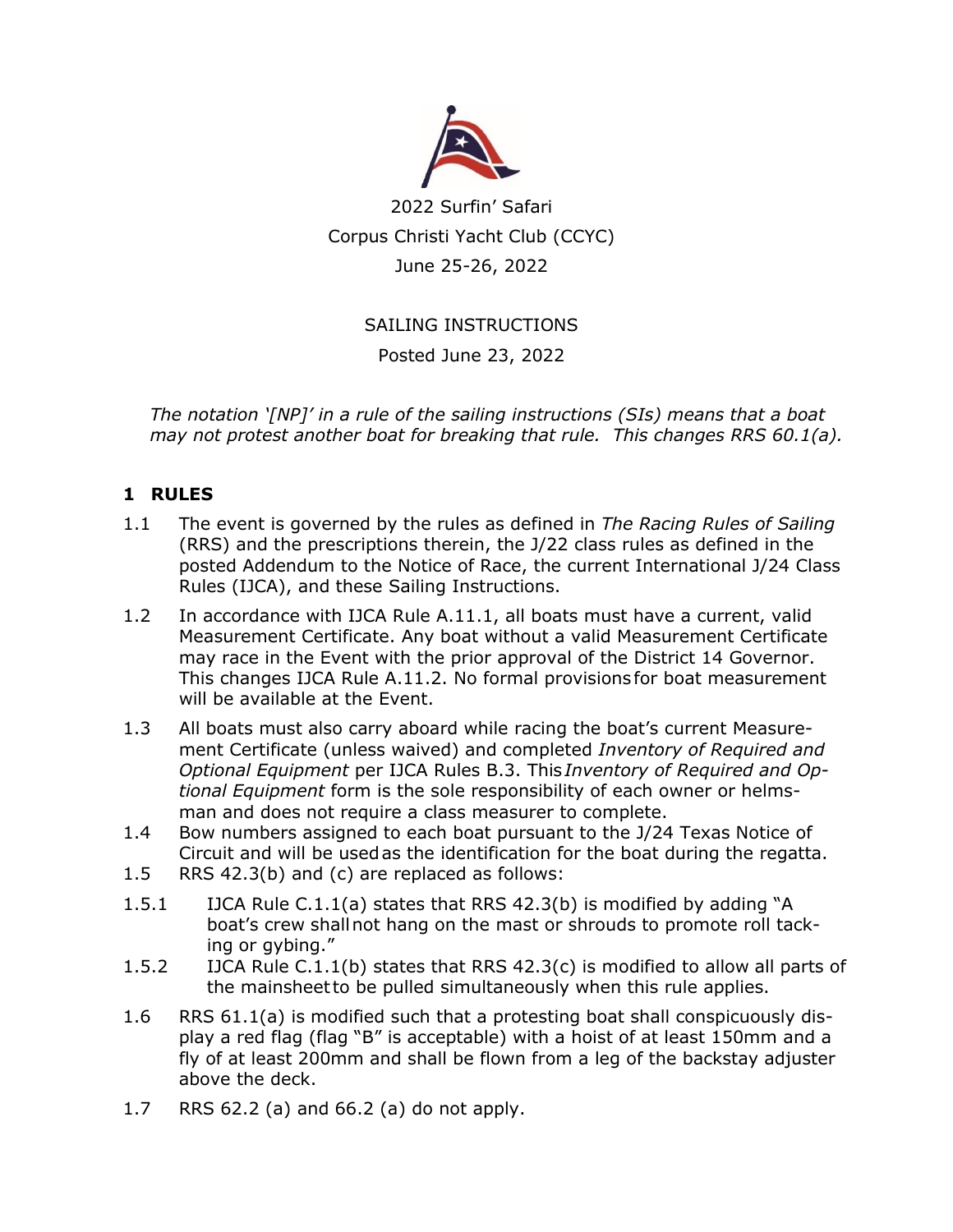1.8 Any questions regarding these SIs must be submitted in writing to the PRO. The questions and answers will be posted on the official notice board.

## 2 **CHANGES TO SAILING INSTRUCTIONS (SIs)**

- 2.1 Any changes to the SIs must be approved beforehand by the PRO and, where relating to Class or Texas Circuit Rules, the USJCA District 14 Governor ("Governor") or designated Texas Circuit Representative.
- 2.2 Approved changes will be posted not later than 15 minutes after the conclusion of the daily competitor's meeting.
- 2.3 Any change to the schedule of races will be posted by 1800 on the day before it will take effect.
- 2.4 Oral changes to a SI may be made on the water by the display of flag "L" and one sound from the Race Committee (RC) signal boat.

#### 3 **COMMUNICATIONS WITH COMPETITORS**

- 3.1 Notices to competitors will be posted on the official notice board located on the outside window of the Lanai, upstairs and outside at the CCYC.
- 3.2 The race office is located on the Lanai*.*
- 3.3 On the water, the RC intends to monitor and communicate with competitors on VHF radio channel 68.
- 3.4 [DP] From the first warning signal until the end of the last race of the day, except in an emergency, a boat shall not make voice or data transmissions and shall not receive voice or data communication that is not available to all boats.

#### 4 **SIGNALS MADE ASHORE**

- 4.1 Signals made ashore will be displayed from the CCYC flagpole.
- 4.2 When flag AP is displayed ashore, '1 minute' is replaced with 'not less than 60 minutes' in Race Signals AP.

#### 5 **SCHEDULE OF RACES**

5.1 A **maximum** of six (6) races shall be sailed. Schedule of racing is as follows:

| Fri, June 11   | 1800-2000 | Registration, check-in - Lanai or Pool Area TBD             |  |  |
|----------------|-----------|-------------------------------------------------------------|--|--|
|                |           |                                                             |  |  |
| Sat, June 12   | 0800-0900 | Registration, check-in - Lanai                              |  |  |
|                | 0915      | Competitor's meeting - Lanai                                |  |  |
|                | 1030      | First warning signal of the day; additional races to follow |  |  |
|                | 1700      | No warning signal may be made after this time               |  |  |
|                |           |                                                             |  |  |
| Sun, June $13$ | 0830      | Competitor's meeting - Lanai                                |  |  |
|                | 0930      | First warning signal of the day; additional races to follow |  |  |
|                | 1330      | No warning signal may be made after this time               |  |  |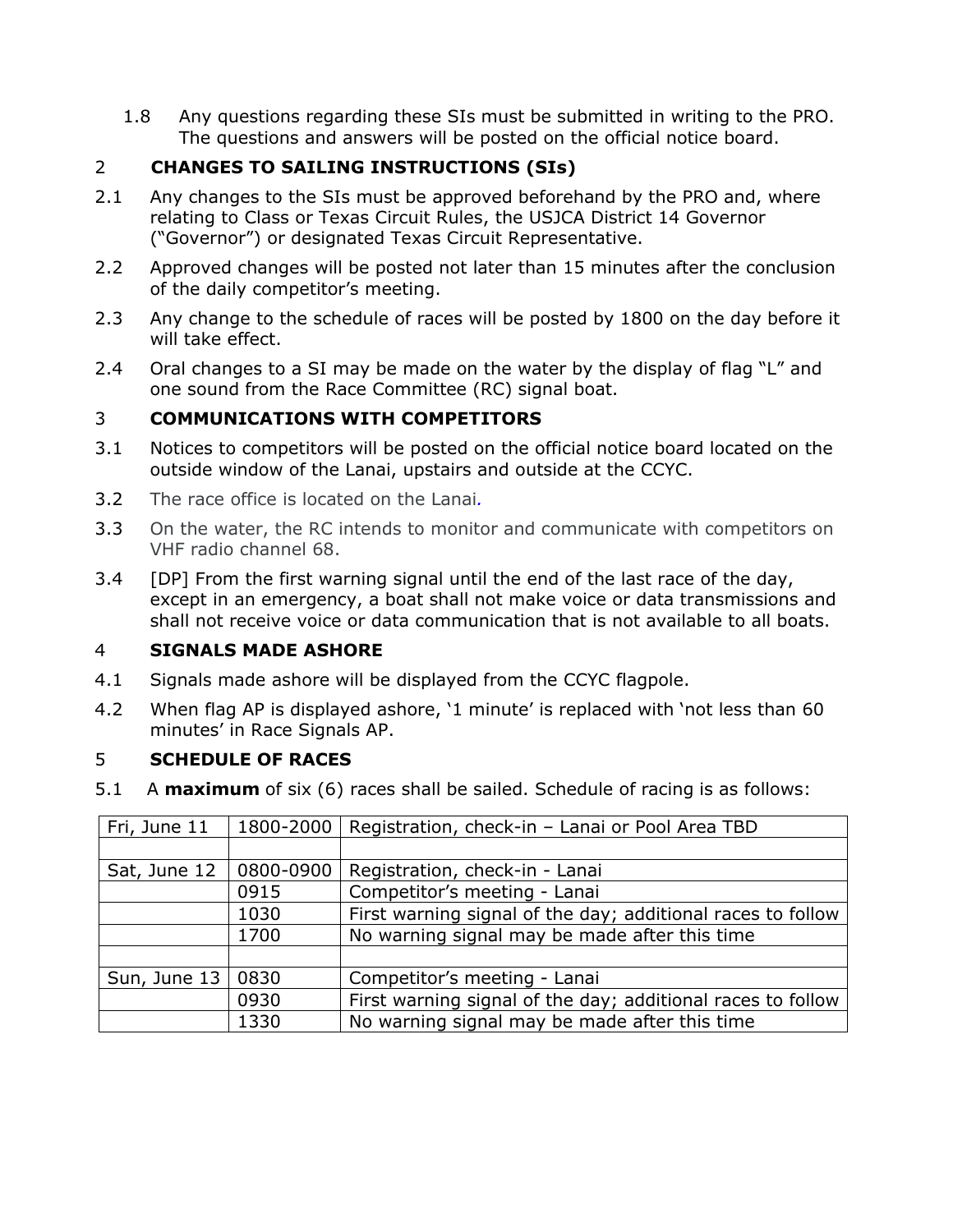5.2 If three (3) or more races are completed on Saturday, then there may be as many as two (2) races on Sunday. If two (2) or less races are completed on Saturday, then there may be as many as three (3) races on Sunday.

#### 6 **CLASS FLAGS and STARTING SEQUENCE**

- 6.1 First start: J/24. Class flag: numeral pennant "1."
- 6.2 Second start: J/22. Class flag: numeral pennant "2."

#### 7 **RACING AREA**

Races will be conducted on Corpus Christi Bay, just east of the breakwater.

#### 8 **COURSES**

- 8.1 The diagram in **Attachment 1** shows the course, including the order in which marks are to be passed and the side on which each mark is to be left.
- 8.2 No later than the warning signal, the RC signal vessel will display the approximate compass bearing of the first leg.

#### 9 **MARKS**

- 9.1 Mark 1 and mark 4 s/p (gates) will be orange tetrahedrons.
- 9.2 The offset mark 1a will be an orange hippity hop.
- 9.3 The start and finish pin will be a yellow tetrahedron or a pin boat displaying an orange flag.

#### 10 **THE START**

- 10.1 Races will be started using RRS 26.
- 10.2 The starting line will be between a staff displaying an orange flag on the RC signal boat and the course side of the starting mark or a RC vessel at the pin end displaying an orange flag.
- 10.3 Boats whose warning signal has not been made shall avoid the starting area during the starting sequence for other races.
- 10.4 If any part of a boat's hull is on the course side of the starting line at her starting signal and she is identified, the RC will attempt to hail her sail/bow number. Failure to hail her number, failure of her to hear such a hail, or the order in which boats are hailed will not be grounds for a redress for request. This modifies RRS 62.1(a).
- 10.5 A boat that does not start within four (4) minutes after her starting signal will be scored Did Not Start (DNS) without a hearing. This changes RRS A5.1 and A5.2.

#### 11 **CHANGE OF THE NEXT LEG OF THE COURSE**

- 11.1 The RC reserves the ability to tweak the course during a race to maintain fairness of no more than 10 degrees or .10nm.
- 11.2 To change the next leg of the course, the RC will lay a new mark, or move the finishing line, and remove the original mark as soon as practicable. When in a subsequent change a new mark is replaced, it will be replaced by an original mark.
- 11.3 New marks will be yellow tetrahedrons.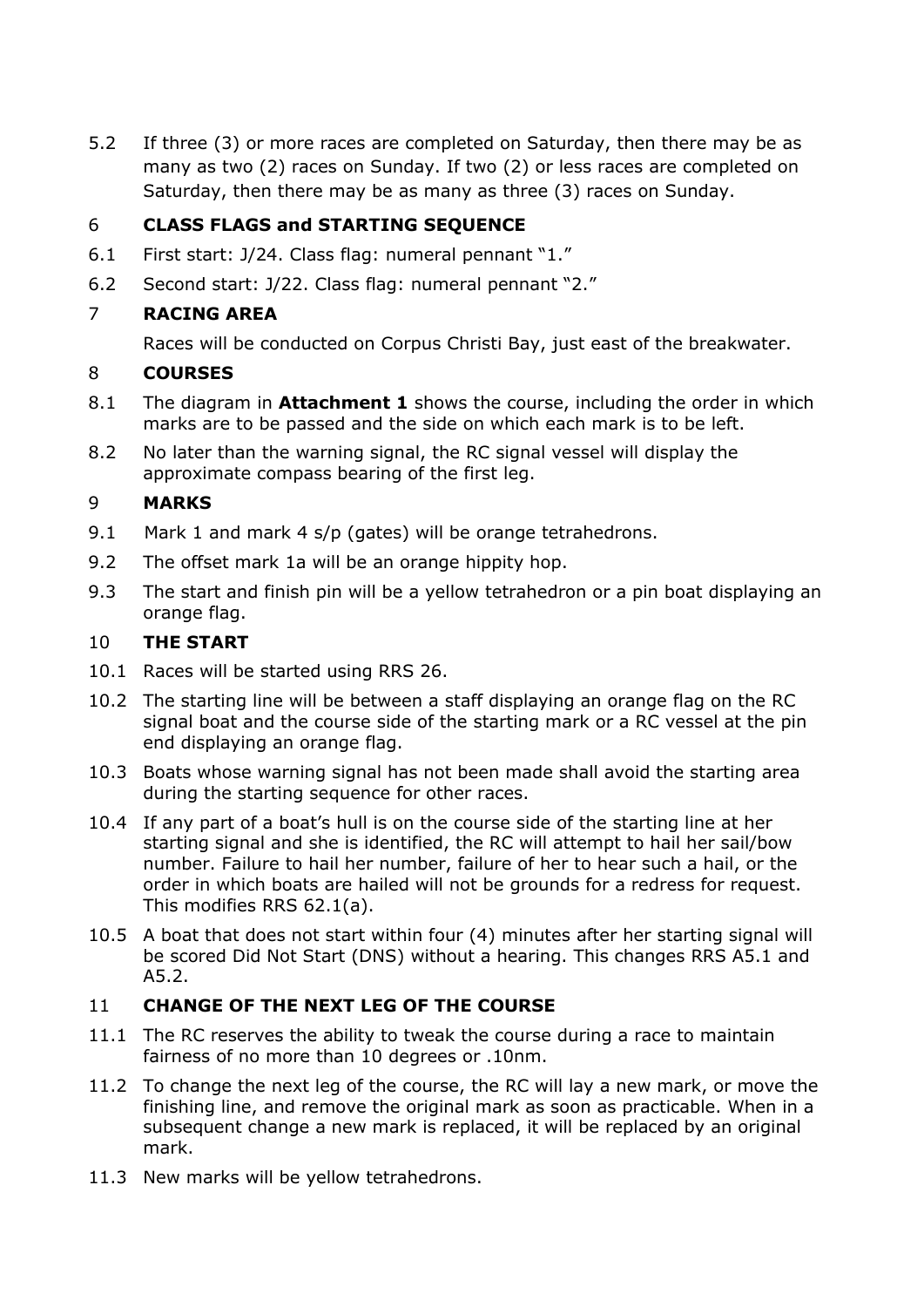11.4 When the weather mark is moved, the offset will also be moved and reset.

# 12 **THE FINISH**

The finishing line will be between a staff displaying an orange flag on a RC vessel and the course side of the finishing mark or a RC pin vessel displaying an orange flag. This changes RRS Race Signals.

#### 13 **PENALTY SYSTEM**

13.1 For the J/24 class only:

13.1.1 The 20% Scoring Penalty, as provided in RRS 44.3, as modified herein, will apply to boats that may have broken one or more rules of Part 2. The One-Turn penalty as provided in RRS 44.1 will apply to boats that may have broken RRS 31.

13.1.2 RRS 44.3(a) is modified such that the boat taking a Scoring Penalty shall conspicuously display a yellow flag (code flag "I" acceptable) at the time of the incident, and the flag shall have a hoist of at least 150mm and a fly of at least 200mm and shall be flown from a leg of the backstay adjuster above the deck.

13.1.3 RRS 44.3(c) is modified as follows: The race score for a boat that takes a Scoring Penalty shall be the score she would have received without that penalty, made worse by the penalty number. The penalty number shall be calculated by applying 20% against the number of boats competing in the event and rounding to the nearest whole number (rounding 0.5 upward). However, she shall not be scored worse that Did Not Finish (DNF). The scores of other boats shall not be changed by the application of these penalties; therefore, two boats may receive the same score.

13.1.4 In addition to informing the RC at the finish line, as required by RRS 44.3(b), a boat accepting an After-Race Scoring Penalty shall also submit a Scoring Penalty Acceptance Form or a written statement that identifies the incident to the arbitrator or protest committee representative within the protest time limit. These forms will be available at the front desk of the CCYC.

13.1.5 After-Race Scoring Penalty – A boat that may have broken a rule of Part 2 or RRS 31 while racing may take a penalty after racing and prior to the start of a protest hearing involving the incident. Her penalty shall be a Scoring Penalty of 40% calculated as described in RRS 44.3(c) as modified herein. However, RRS 44.1(a) and 44.1(b) shall apply.

13.1.6 A boat accepting a 40% After-Race Scoring Penalty shall deliver to the arbitrator or member of the protest committee, prior to the beginning of a hearing, a Scoring Penalty Acceptance Form or written statement that identifies the race number and where the incident occurred.

13.1.7 A boat failing to comply with SI 17.1 will receive a scoring penalty of 20% in the next race, without a hearing, calculated in accordance with RRS 44.3(c). This modifies RRS 63.1 and A5.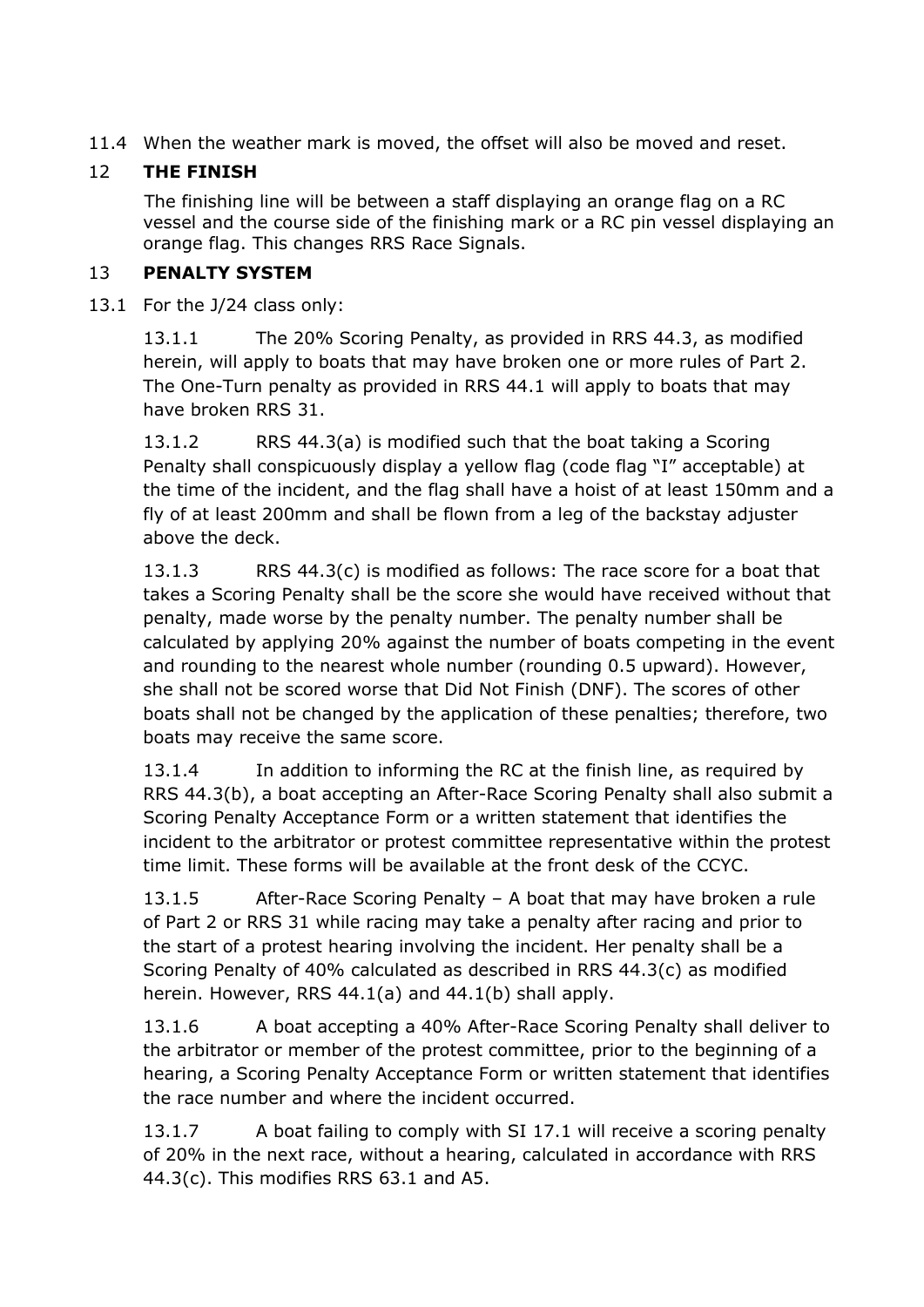13.1.8 Other penalties as per RRS 64.2 apply for breaking some IJCA rules. See **Attachment 2**.

13.2 For the J/22 class: RRS Appendix V1 and V2 shall apply.

## 14 **TIME LIMITS [AND TARGET TIMES]**

14.1 The Mark 1 Time Limit, Race Time Limit, and the Finishing Window are shown in the table below.

| Mark 1 Time | Race Time   | Finishing  |
|-------------|-------------|------------|
| Limit       | Limit       | Window     |
| 45 minutes  | 120 minutes | 30 minutes |

- 14.2 If no boat has passed the first mark within the Mark 1 Time Limit, the race will be abandoned.
- 14.3 The Finishing Window is the time for boats to finish after the first boat sails the course and finishes. Boats failing to finish within the Finishing Window, and not subsequently retiring, penalized or given redress, will be scored Time Limit Expired (TLE) without a hearing. A boat scored TLE shall be scored points for the finishing place one more than the points scored by the last boat that finished within the Finishing Window. This changes RRS 35, A5.1, A5.2 and A10.

#### 15 **HEARING REQUESTS**

- 15.1 The protest time limit is 45 minutes after the RC signal boat docks. This modifies RRS 61.3. The docking time will be posted on the official notice board.
- 15.2 Hearing request forms are available from the race office at the front desk of the CCYC. Protests and requests for redress shall be delivered to the protest committee or the CCYC front desk within the protest time limit.
- 15.3 Notices will be posted no later than 30 minutes after the protest time limit to inform competitors of hearings in which they are parties or named as witnesses. Hearings will be held in the protest room, located upstairs at CCYC in the library, as soon as practical after a protest has been filed.
- 15.4 The protest committee will hear protests in approximately the order of receipt.

#### 16 **SCORING**

- 16.1 A boat's series score is the total of her race scores. This changes RRS A2.1.
- 16.2 For the J/24 class, three (3) races are required to be completed to constitute a series.
- 16.3 For the J/22 class, two (2) races are required to be completed to constitute a series.

#### 17 **SAFETY REGULATIONS**

17.1 [DP] Before the warning signal of the first race each day, each boat shall sail on starboard tack past thestern of the RC signal boat displaying flag L and hail her bow number until acknowledged by the RC by repeating the boat's bow number. Boats failing to check- in shall receive a penalty as indicated in SI 13.7.

17.2 [DP] A boat that retires from a race shall notify the RC at the first reasonable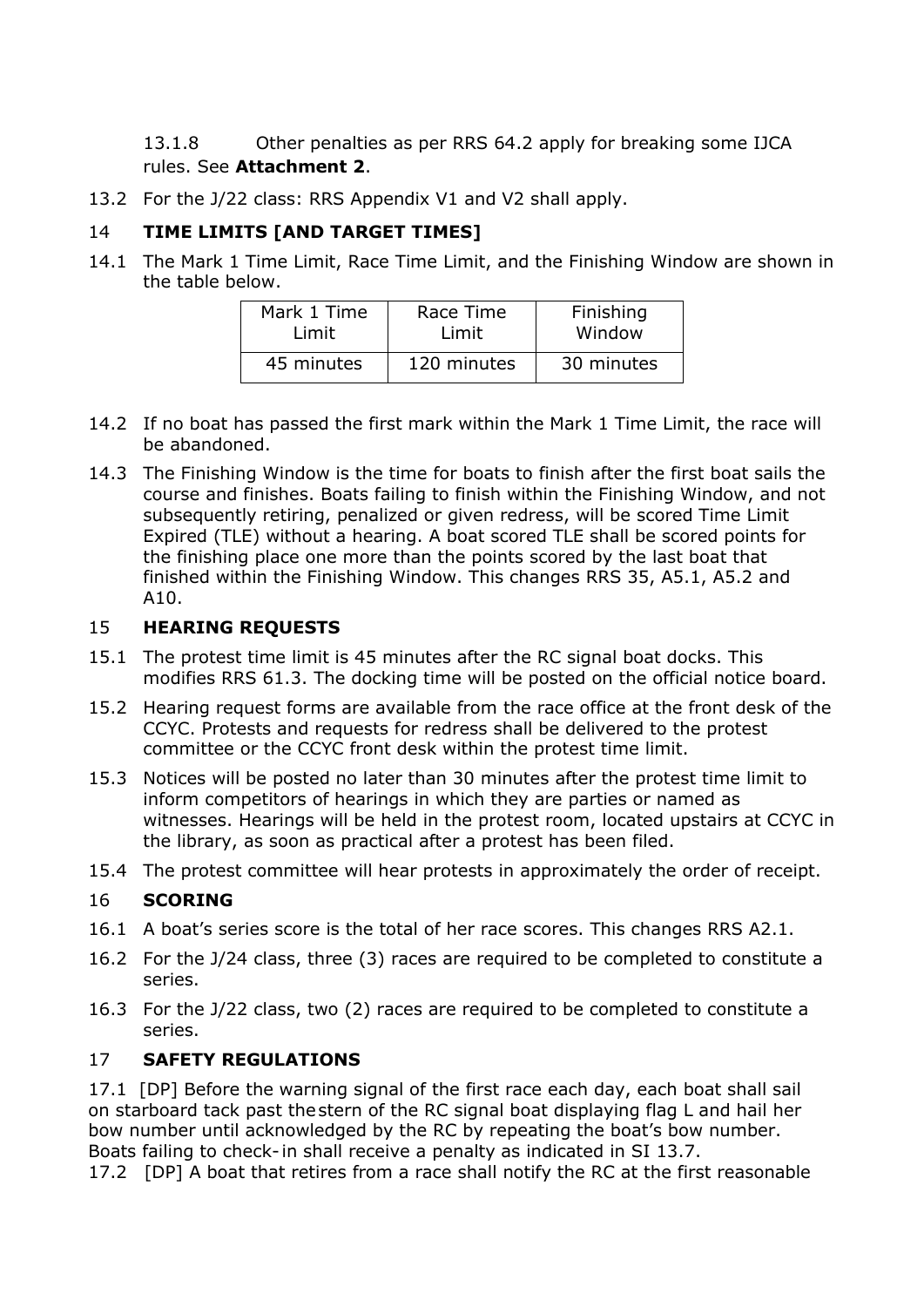opportunity.

17.3 [DP][NP]In accordance with RRS 40.1, when the RC displays flag "Y," all competitors must wear a PFD at all times while on the water.

# 18 **REPLACEMENT OF CREW OR EQUIPMENT – J/24 CLASS ONLY**

- 18.1 Pursuant to J/24 Class Rule C.2.1, all crews must consist of at least three (3) persons with weight not exceeding 400 kg (882 lbs). All competitors will be weighed during registration at each event, and the crew shall remain the same for all races of a single event. Any crew substitutions shall be given only in exceptional cases and requires that the helmsperson submit a written request to the Governor or Circuit Rep at least two (2) hours prior to racing on the day in which the substitution is requested.
- 18.2 Not more than one (1) mainsail, one (1) jib and one (1) genoa shall be carried on board. In the event a mainsail, jib or genoa is damaged beyond repair during the event, boats may request a sail replacement by submitting a request in writing to race officials, evidencing written approval by the Governor or Circuit Rep. Said request may be made at the first reasonable opportunity. Replacement sails shall comply with Class Rules.
- 18.3 J/24 Class Rule C.10.2 is changed to allow boats to carry two (2) spinnakers, subject to the following:
- 18.3.1 The Sail/Royalty Tag Nos. for all sails used during each event must be declared in permanent writing on the Inventory of Required and Optional Equipment.
- 18.3.2 Spinnakers may be used interchangeably during an event; however, in the event one of the declared spinnakers is lost or damaged beyond repair during the event, a replacement spinnaker is not allowed, and the boat must sail only with the remaining declared spinnaker.
- 18.3.2 A competitor or technical committee (which includes the Governor and/or Circuit Rep) may submit a protest for violation of J/24 Class Rules C.10.2(a) or (b), as amended. If a violation is found to have occurred, the race officials shall impose a score penalty of 40% as calculated by RRS 44.3(c), applied to the race(s) in which such violation occurred, without a hearing.
- 18.4 Pursuant to J/24 Class Rule A.9.1, the mainsail, 150% genoa and spinnaker must all have the same sail numbers as their boat's hull number. Any boat whose sails do not match their hull number may race in the event, but requires that the helmsperson submit a written request to the protest committee informing them of the sail and number in which they will be competing with, and will include the prior approval of the J/24 Governor or Circuit Rep at least two (2) hours prior to racing on the day in which the substitution is requested.

#### 19 **EQUIPMENT AND MEASUREMENT CHECKS**

A boat or equipment may be inspected at any time for compliance with the class rules, notice of race and sailing instructions.

#### 20 **TRASH DISPOSAL**

Trash disposal is a violation of Rule 47 and may result in a 20% penalty. Trash may be placed aboard official or support person vessel.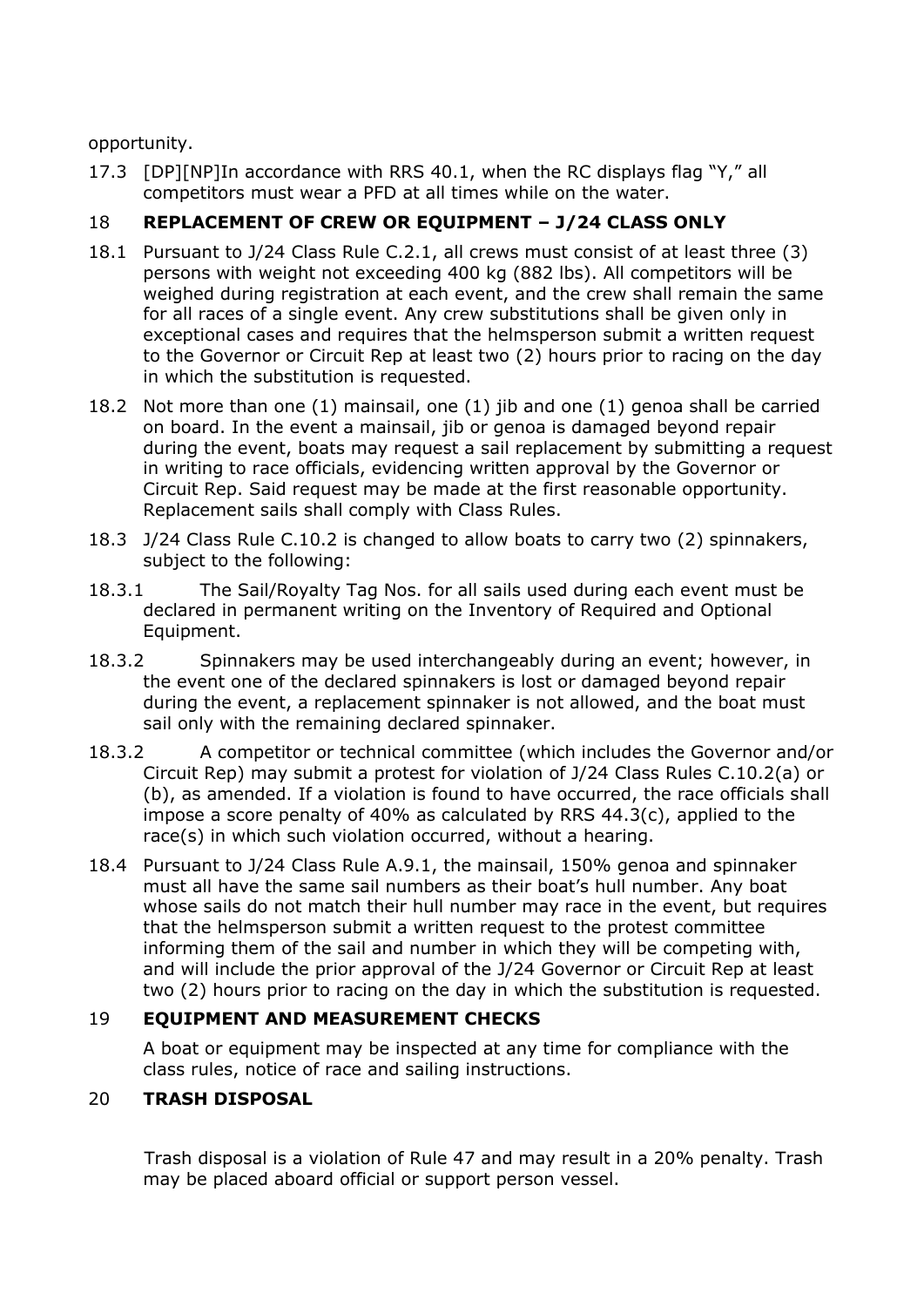# 21 **HAUL-OUT RESTRICTIONS**

[DP] Boats shall not be hauled out during the event except with and according to the terms of prior written permission of the RC. However, in the case of emergency, permission is granted retroactively.

#### 22 **DIVING EQUIPMENT AND PLASTIC POOLS**

- 22.1 Underwater breathing apparatus and plastic pools or their equivalent shall not be used around keelboats between the preparatory signal of the first race and the end of the last race of the event.
- 22.2 The hull may be cleaned by swimming or keelhauling using ropes or cloth.
- 22.3 Careening by any means for the purpose of cleaning or inspecting the hull is prohibited.

#### 23 **PRIZES**

Prizes will be awarded to the top three (3) boats in each class.

#### 24 **RISK STATEMENT**

RRS 3 states: 'The responsibility for a boat's decision to participate in a race or to continue to race is hers alone.' By participating in this event each competitor agrees and acknowledges that sailing is a potentially dangerous activity with inherent risks. These risks include strong winds and rough seas, sudden changes in weather, failure of equipment, boat handling errors, poor seamanship by other boats, loss of balance on an unstable platform and fatigue resulting in increased risk of injury. **Inherent in the sport of sailing is the risk of permanent, catastrophic injury or death by drowning, trauma, hypothermia, or other causes.**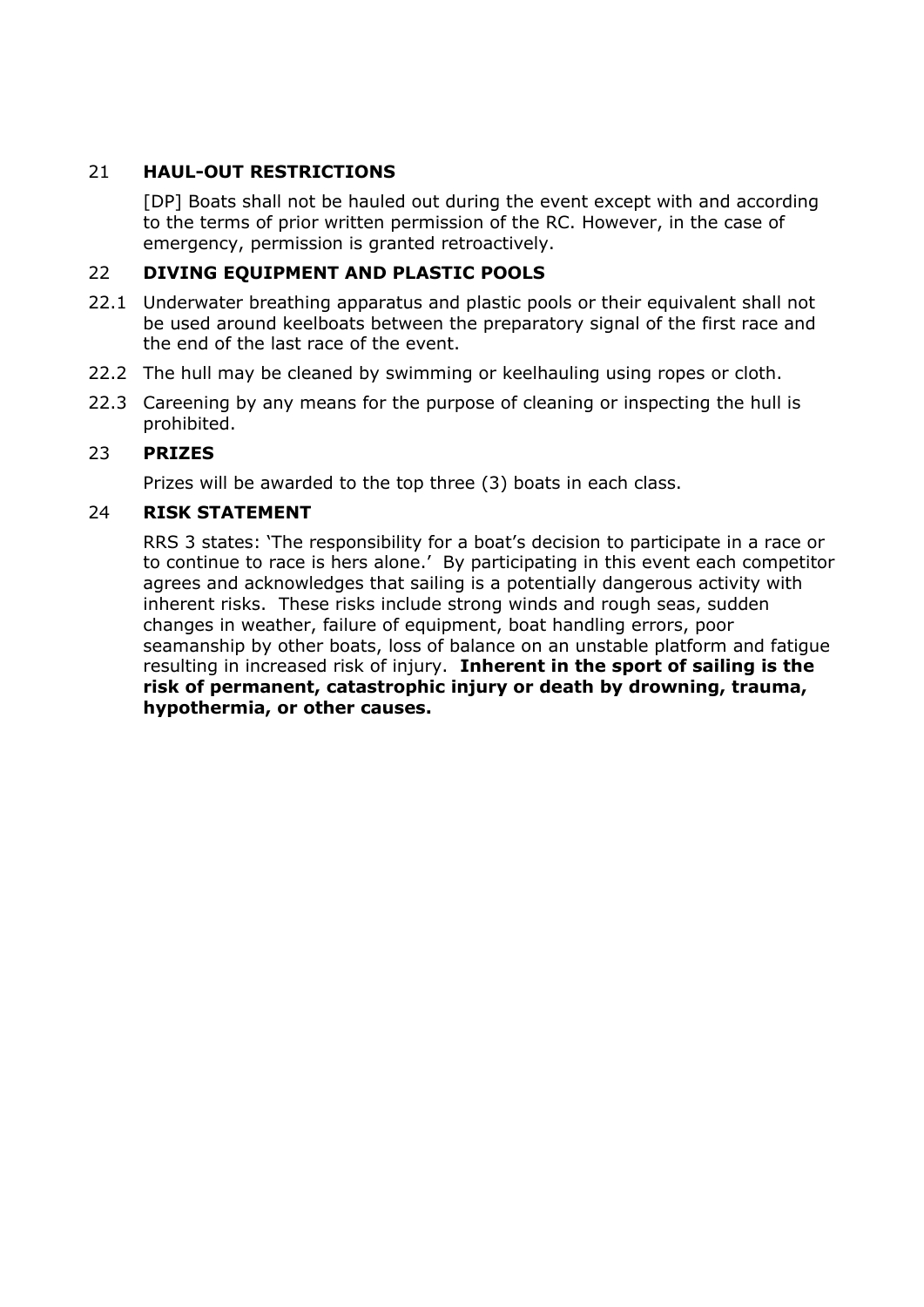# **ATTACHMENT 1 COURSE DIAGRAM**